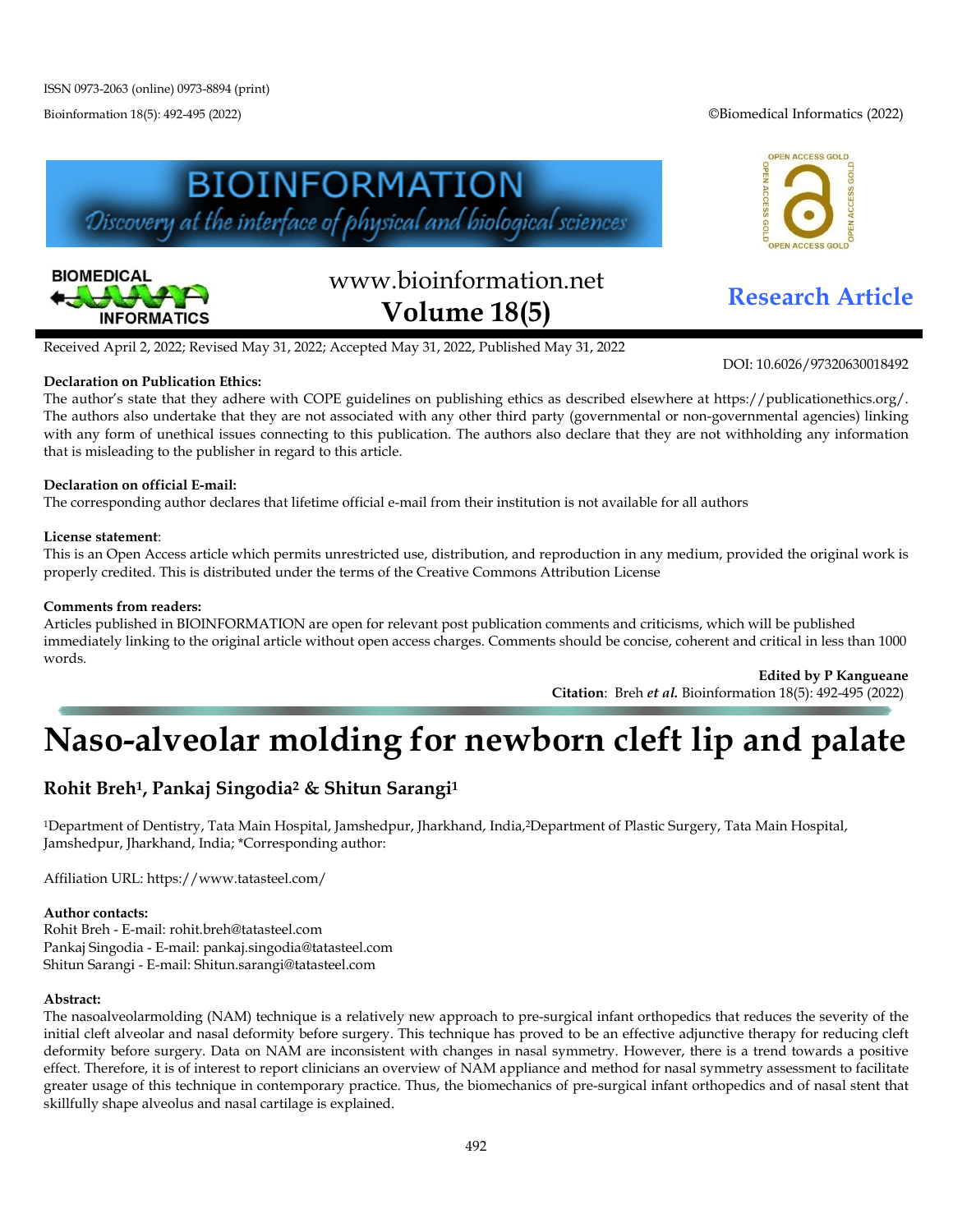#### **Keywords**: Naso-alveolar molding (NAM), pre-surgical infant ortho-pedics, cleft lip, cleft palate, nasal stent

#### **Background:**

Oro-facial clefts can be broadly classified into syndromic and nonsyndromic variants. These children require a multidisciplinary care from birth until adulthood and have higher morbidity and mortality **[1-2].** Increased frequency of structural brain abnormalities **[3-5]** and psychological effects on children and families is well proven **[6-7].** Standards of care in both developing and developed countries for patients with cleft lip, cleft lip and palate, or cleft palate alone remain a cause for concern **[8].** Therefore, it is of interest to report clinicians an overview of NAM appliance and method for nasal symmetry assessment to facilitate greater usage of this technique in contemporary practice.

#### **Case report:**

A newborn male child in the Hospital was referred to the department of dentistry for obturator. On examination, child was medically healthy at birth. Head and neck MRI images reported no significantly abnormal findings. Hearing was not impaired as reported with examinations. Child had a unilateral cleft palate and lip. So, Pre-surgical Naso-alveolar Molding (PSM) was planned before plastic surgeon operates over lip before six months of age. No history of medication, active or passive smoking (or any other form of tobacco habit), no history of trauma or any other significant noticeable pre-natal events.

**Head form:** Mesocephalic

**Face form:** Mesoprosopic

**Facial symmetry:** Asymmetrical

**Facial profile:** Convex

#### **Lip:**

Cleft of 12mm unilaterally with left sided upper lip is observed. Right segment of upper lip is positioned sagittally anteriorly as compared to the left lip segment. No abnormality detected with lower lip.

#### **Nose:**

Nasal tip deviated to the left, short columella length, wide inter-alar width.

#### **Clinical Examination: Intra oral examination:**

Unilateral cleft lip and palate. Veau's classification group III or Elnassry classification (2007) Class IV are used **[5].** No clinical abnormality detected with uvula.

#### **Soft tissue:**

Frenum attachment to the major segment of the upper lip opposite to the philtrum is studied.

#### **Alveolar segments:**

Divided into two segments, right larger segment and left shorter segment. Right segment is positioned sagittally anteriorly as compared to left shorter segment.

**Teeth:** No natal teeth present.

#### **Summarizing the clinical examination:**

A newborn patient with complete (left) unilateral cleft lip and cleft palate is observed. Cleft at labial segment measuring 12 mm and at alveolar region measuring 11 mm is observed. The cleft lip and alveolar segment over the right side is anterior to the left segment in the sagittal dimension. Nasal tip is deviated to the left with small columella length.



**Figure 1:** Naso-alveolar molding for newborn cleft lip and palate

#### **Objectives of treatment:**

- **[1]** Achieving approximation of lip segments.
- **[2]** Achieving approximation of alveolar segments in transverse dimension and in sagittal dimension while maintain the vertical height and distal transverse width of alveolar segments.
- **[3]** Increasing the columella length.
- **[4]** Achieving midline for nasal tip.
- **[5]** Achieving equal alar width and height.
- **[6]** All the objectives to be achieved in less than 6 months of age before the lip repair surgery.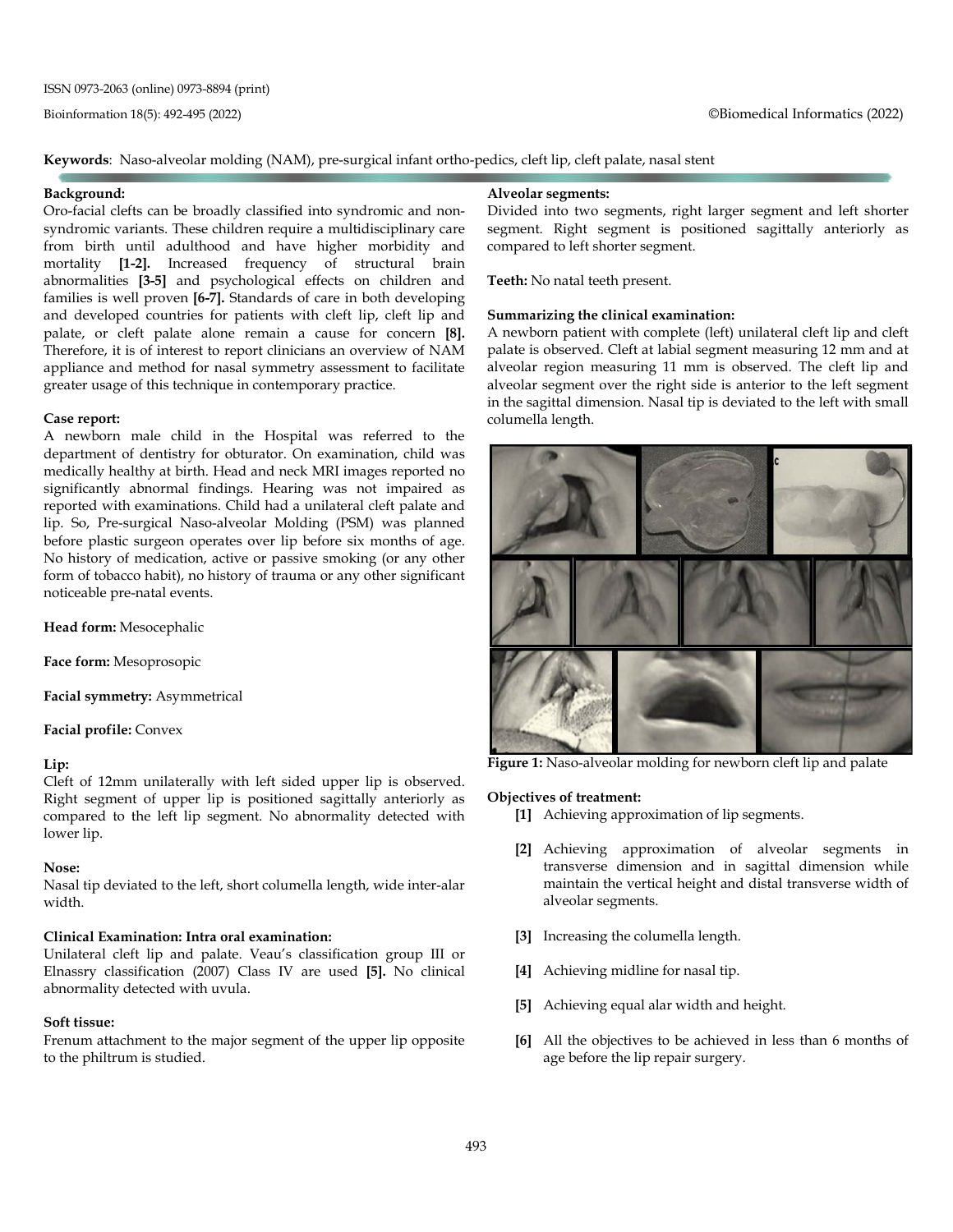#### **Treatment plan:**

- **[1]** The naso-alveolar molding appliance (NAM) consisting of an intraoral molding plate with nasal stents to mold the alveolar ridge and nasal cartilage concurrently **[9-10].**
- **[2]** Weekly appointments for adjustments in the molding plates by selectively removing the hard acrylic and adding the soft denture base material to the molding plate.
- **[3]** Incorporating nasal stent when the alveolar gap reduces to 5mm or less. Weekly adjustments in nasal stent to be done with the plate till desired results are achieved.

#### **Treatment:**

Treatment commenced on January 16, 2019 with alveolar molding plate appliance.

**Date and** Stage

- **[1]** January 15, 2019: Maxillary arch impression made with heavy body. Prior to that risk assessment was done by pediatrician and it was decided to take moderate risk consent before taking impression. Impression was taken in Pediatric ICU under all precautions with endoscopic and intubation equipment at alert. Child was positioned head down and impression was made with putty material **[11].** January 16, 2019: Alveolar molding plate was prepared with acrylic and delivered. Parents were trained and given instructions for using and maintaining appliance.
- **[2]** January 23 to February 27, 2019: Selective grinding and addition of soft denture liner were added for alveolar molding on weekly basis **[12].** Alveolar gap reduced to approx. 6mm, hence nasal stent was planned and a wax model was planned over the plate for construction. March 3, 2019: Nasal stent was made and added to the plate with acrylic **[13].** The nasal end was bean shaped covered with a soft liner. It was activated to the minimum when blanch appears at pressure site **[14].**
- **[3]** March 10 to April 2019: Alveolar molding was continued, and nasal stent was sequentially activated till desired results were achieved. After this parent was instructed continue with the appliance and to visit biweekly for follow up (**Figure 1**).
- **[4]** June 14, 2019: Lip repair surgery was done by plastic surgeon by Randall-Tennison technique.
- **[5]** January 10, 2020: Palate repair was done.

#### **Post-treatment Assessment:**

Lip approximation and alveolar approximation were accomplished in nearly 14 weeks of commencement of surgery. Lip surgery was done in approximately six months of birth. Inflammation reduced in two weeks period and scar redness started reducing by two months period. Post lip surgery alar base width was symmetrical with adequate columella length and midline symmetry. By one year of age when palate was operated the scar was further reduced and was negligibly visible. One-year follow was done for the patient. Nasal tip was in midline, alar width was maintained, and columella height was adequate. Lip was operated with Randall-Tennison technique and vermillion border alignment was achieved with near invisible scar formation in upper lip **[15-16].**

#### **Critical appraisal:**

Satisfactory results were achieved considering the facial aesthetics. It is recommended to follow up the case on regular basis, especially when teeth start to erupt. Growth needs to be followed up as scar formation may restrict the growth of maxilla in all the three dimensions **[17].**

#### **Conclusion:**

The NAM technique has shown to improve the surgical outcome of cleft lip and palate compared with other techniques of presurgical orthopedics. Nonsurgical columellar elongation with nasoalveolar molding restored columellar length to near normal and significantly reduced the need for secondary nasal surgery **[18-19].** NAM technique has proved to be an effective adjunctive therapy for reducing hard and soft tissue cleft deformity before surgery **[20].** Thus, clinicians are encouraged to undertake further studies with long term follow-ups and randomized control trials in the field of pre-surgical naso-alveolar molding to substantiate the described technique [21].

#### **References:**

- **[1]** Ngai CW *et al. The Journal of Maternal-Fetal & Neonatal Medicine.* 2005 **17**:203. [PMID: 16147824]
- **[2]** Christensen K *et al. BMJ* 2004 **328**: 1405. [PMID: 15145797]
- **[3]** Nopoulos P *et al. Arch Pediatr Adolesc Med* 2007 **161**:753. [PMID: 17679656]
- **[4]** Kurt Demirsoy K *et al. Turk J Orthod*. 2022 **35:**16. [PMID: 35370129]
- **[5]** Danis DO *et al. Otolaryngol Head Neck Surg.* 2021 **164:**199. [PMID: 32689883]
- **[6]** Berk NW *et al. New York: Oxford University Press, UK* 2002 page 458
- **[7]** Burianova I *et al. Cleft Palate Craniofac J.* 2021 **58:**146. [PMID: 32799648]
- **[8]** Allori AC *et al. The Cleft Palate-Craniofacial Journal.* 2017 **54:**175-188. [PMID: 26339868]
- **[9]** Grayson BH. *Semin Plast Surg* 2005 **19**:294. [PMID: 15145660]
- **[10]** Grill FD *et al. J Craniomaxillofac Surg.* 2019 **47:**1083. [PMID: 30878462]
- **[11]** Loeffelbein DJ *et al. British Journal of Oral and Maxillofacial Surgery*. 2013 **51**:898. [PMID: 23414909]
- **[12]** Grayson B *et al. Cleft Journal.* 2005 **1:**4 [PMID:19884682]
- **[13]** Suri S. *The Journal of Craniofacial Surgery*. 2009 **2:**1889. [PMID:19816371]
- **[14]** Doruk C, *Cleft palate and Craniofacial Journal*. 2005 **42:**699. [PMID: 16241184]